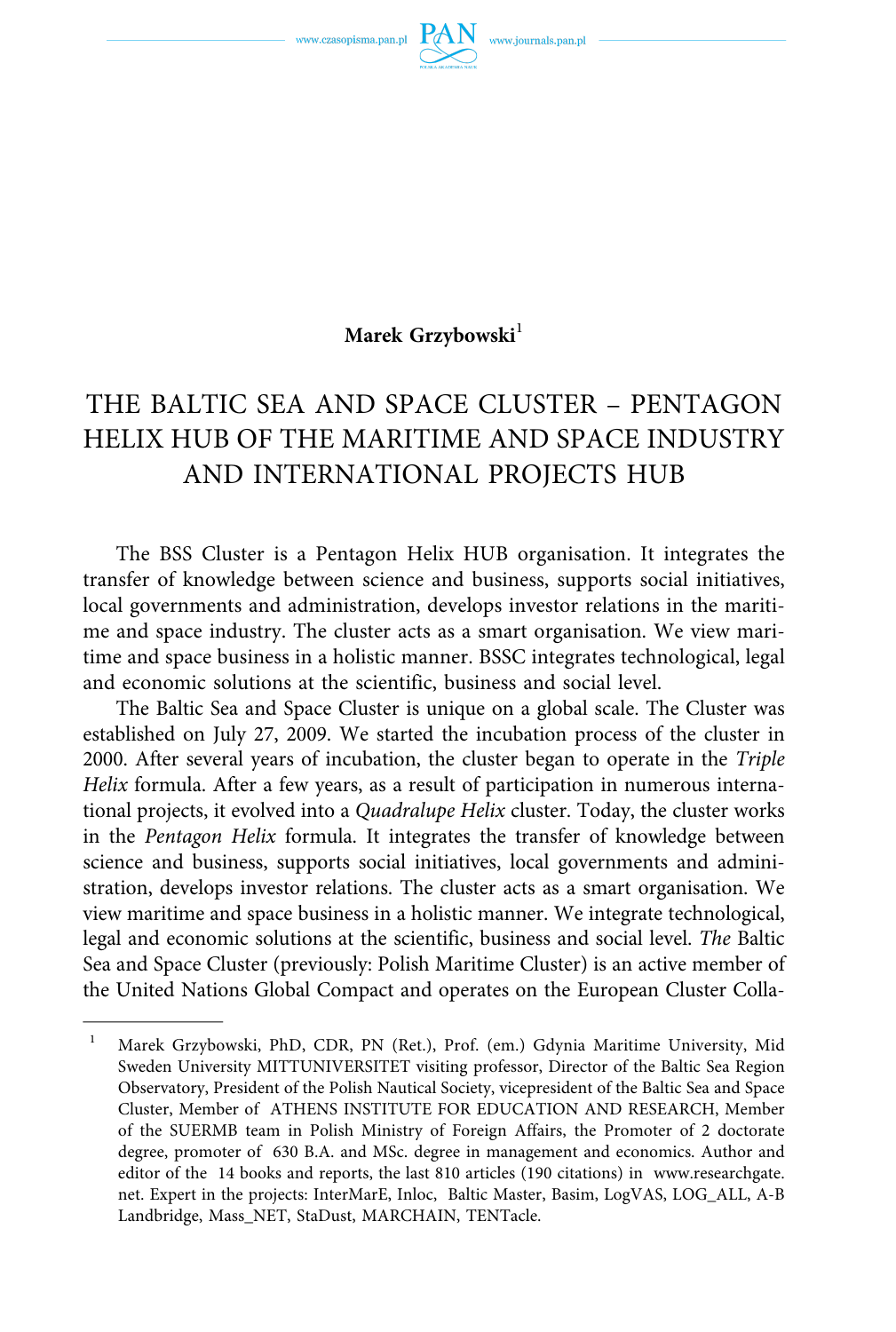

boration Platform. It is a key maritime cluster in Central and Eastern Europe, an important cluster in the Baltic Sea Region and the European Union, a recognisable cluster on the global maritime economy market, as evidenced by partner cooperation with clusters operating in the United States, Asia and South Africa.

### BALTIC SEA REGION OBSERVATORY

The Baltic Sea Region has the highest innovation level in the European Union. Sweden, Finland, Denmark and Germany are the leading economies in this area. Estonia and Poland belong to a group of moderate innovators while Lithuania and Latvia show little activity in this field. The same applies to Leningrad and Kaliningrad regions. A lot of innovations is introduced in maritime industries. The Baltic Sea Region Observatory monitors changes in the region and works on projects that aim to diminish the innovation gap in the area. We support transformation into more ecological and more resilient communities and economies through international cooperation.

In the Baltic Sea Region, clusters developed most intensively in the Scandinavian countries. In many cases, cluster initiatives have allowed for radical change in the region's production offer. For example, in Gothenburg, the development of cooperative relationships has contributed to the growth of automotive and telematics industries. A strong Medicon Valley operates in Denmark and Sweden. Located at the gateway to Denmark and Sweden it has a strong ecosystem and deep talent pool underpinned by world-class life science universities and research infrastructure. The strong Norwegian oil & gas offshore cluster has weakened due to low oil and gas prices. The Norwegian fish farm cluster is still a world market leader. The strong Danish Maritime Cluster has the support of A.P. Moller – Maersk, the leader on the maritime container transport market.

## THE POLISH MARITIME CLUSTER AS THE PREDECESSOR OF THE BSSC

The PMC (now BSSC) has been strongly based in seaports, shipyards, the Pomeranian Special Economic Zone and innovative companies involved in the production and services within the maritime (and now also space) industry. Research and education are an important part of the cluster's activity. In the area of the former Gdynia Shipyard, the production profile was changed. Instead of simple vessels for container, ro-ro ships and bulk carriers, specialised vessels worth EUR 200 million are being built for the offshore industry, as well as research and special vessels. For example, in 2012, the most modern wind farm construction unit in Europe was built, and in 2014 the first electric ferry in the world was constructed. Ships were built also by Crist shipyard, a BSSC member.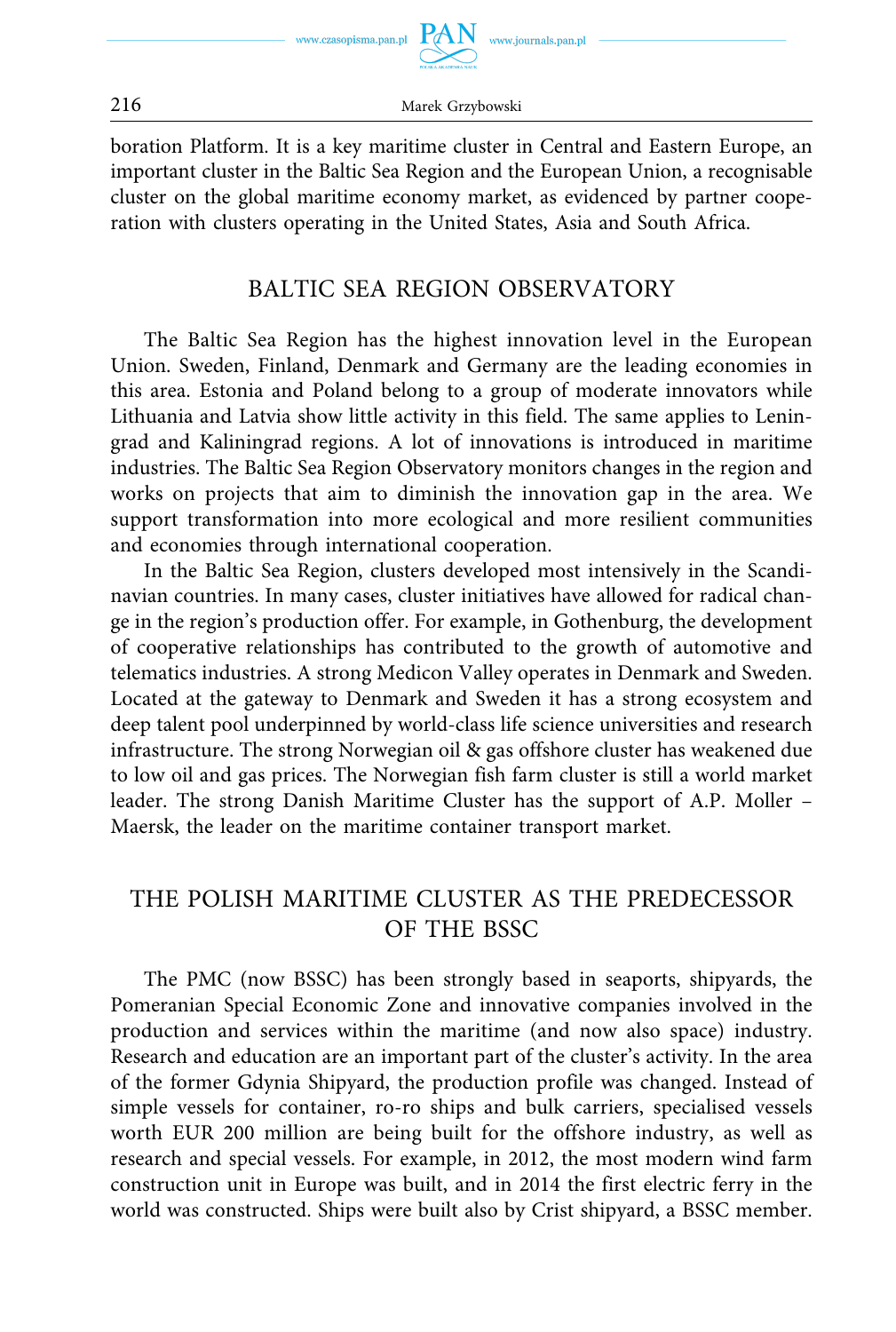





**Figure 1.** Clusters in Europe Source: clustercollabration.eu



**Figure 2.** Polish Maritime Cluster (currently: Baltic SeaSpace Cluster) Source: Marek Grzybowski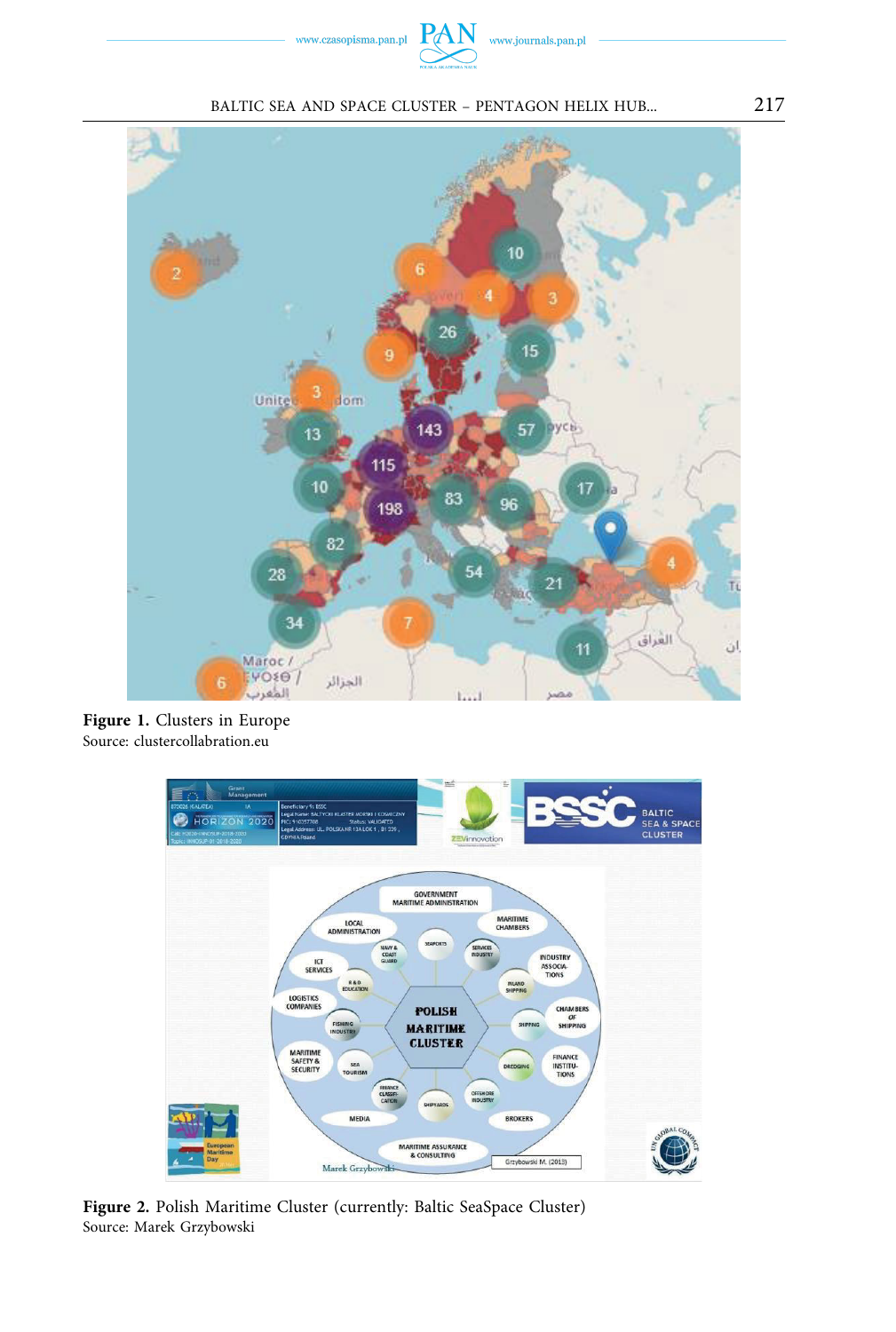

The BSSC operates in the form of an association under the Law on Associations; in addition, it operates on the basis of the Association's Statute, according to which the Cluster's duties include in particular:

- 1. supporting innovation and development in the field of research, involving entrepreneurs, central administration and local government, on issues related to the Baltic Sea Region together with land-water facilities along the Vistula River, fostering economic and social ties between Pomerania and the rest of Poland with the other countries of the Baltic Sea Region and acting as a coordinating institution by:
- creating a cooperation network of enterprises, local authorities, universities and business environment institutions,
- increasing the innovation and integration capacity of maritime enterprises and the Vistula Catchment Area, supporting the construction and development of innovative and competitive hubs, creating conditions for effective commercialization of research results of universities and R&D units,
- 2. consulting for enterprises, developing innovative technologies, supporting economic initiatives and preventing unemployment,
- 3. development of professional qualifications and skills of those working for the needs of the regional economy,
- 4. participation in European and global organisations, in particular in the organisation of European clusters,
- 5. participation in the implementation of the priorities and activities of the European Union Strategy for the Baltic Sea Region in the area of the cluster's operation,
- 6. developing the economic and logistic potential of the VI Pan-European Transport Corridor by cooperating with interested local authorities and economic associations, including the Association of Cities of the Amber Highway based in Gdynia,
- 7. participation in international fairs and other events.
- 8. co-creating the Polish maritime policy,
- 9. conducting information, education and lobbying activities in order to increase Pomeranian Voivodeship's attractiveness for investors,
- 10. ensuring the flow of information between Cluster members.

At the General Meeting of the Polish Maritime Cluster on June 28, 2018, a decision was made to expand the operations and create a Baltic Maritime and Space Cluster. Support for the cluster was declared by the Space Sciences Commission of the Polish Academy of Sciences and the Student Maritime and Space Cluster of the University of Business and Administration. Committees and chairman of the think-tank were appointed. The following Committees operate within the Cluster: – for maritime affairs; – for space affairs; – for law; – for education; – for smart specialisations; – for inland shipping.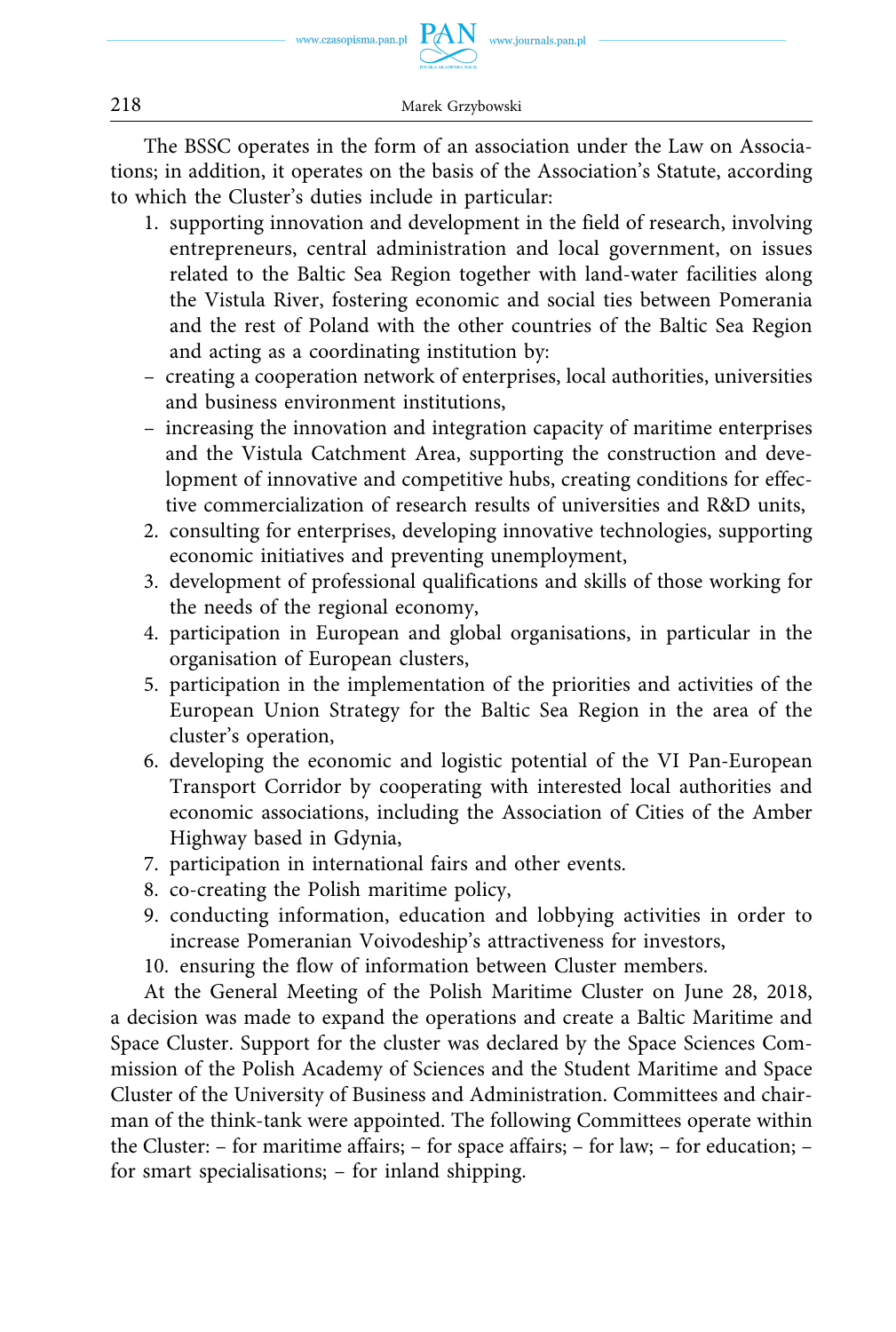

### BALTIC SEA AND SPACE CLUSTER – HUB OF PROJECTS

The decision to expand and create the Baltic Sea and Space Cluster proved to be proper. Support of the Space Science Committee of the Polish Academy of Sciences was efficient. The Student Maritime and Space Cluster of the University of Business and Administration was also active. Soon, on the international arena, the Baltic Sea & Space Cluster became a recognisable brand.



**Figure 3.** Baltic Sea and Space Cluster Source: Marek Grzybowski

The cluster participates or is a partner in international projects conducive to the development of innovative regions and knowledge transfer, focusing on implementation of innovations in the maritime and space industries:

- 1. *GALATEA* [HORIZON 2020] grow and accelerate your smart projects in new value chains of the European Blue Economy
- 2. ZEVinnovation project aims to establish a sustainable and efficient network for the development of innovative technologies
- 3. TENTacle capitalising on TEN-T core network corridors for prosperity, growth and cohesion
- 4. ECOPRODIGI eco-efficiency to maritime industry processes in the Baltic Sea Region through digitalisation
- 5. ELMAR supporting South Baltic SMEs to enter the international supply chains & sales markets for boats & ships with electric propulsions
- 6. SMART BLUE REGIONS seeks to enhance blue growth opportunities based on increased capacity of Baltic Sea Regions to implement Research and Innovation Strategies for Smart Specialisation (RIS3).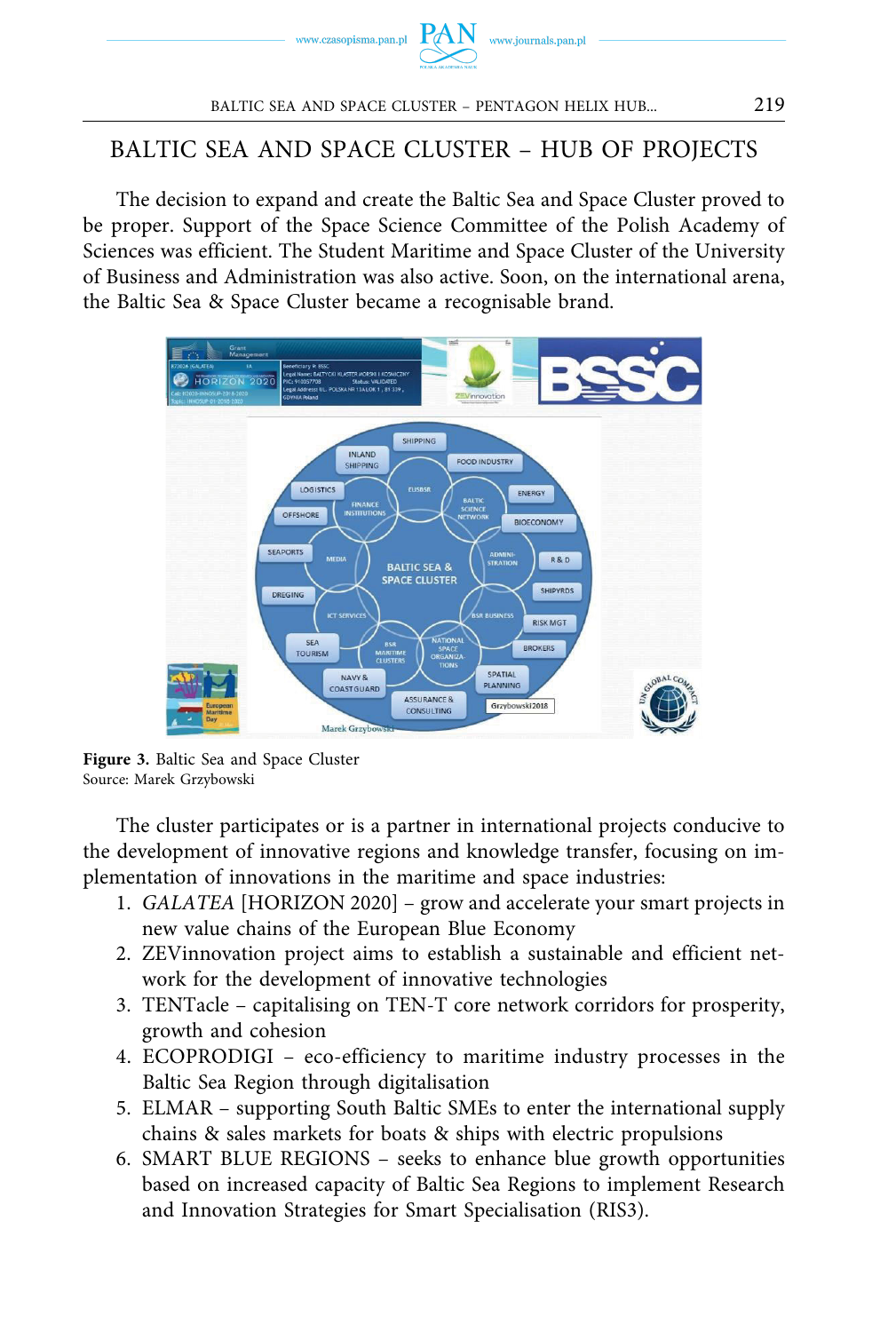

- 7. E-LASS European network for lightweight applications at sea
- 8. InterMarE strengthening the international activity of blue sector SMEs in the South Baltic Sea area
- 9. UMBRELLA helps boosting cross-border cooperation capacities of Local Actors in the South Baltic Sea

*GALATEA* is currently one of the most important projects in which the cluster participates. It is an INNOSUP project, that is a cascade funding mechanism operated by clusters impacting a large number of SMEs. Indeed, 75% of the total budget of the project has to be redistributed to projects led by SMEs. It is a first simplified experience for SMEs to access EU funding.



**Figure 4.** GALATEA Project partners map Source: GALATEA Project

GALATEA's overall objective is the development of new cross-sectoral and cross-border industrial value chains, supporting in particular innovative SMEs, which should be facilitated by clusters. It also aims at fostering the development of Blue Growth key industries in Europe to be competitive at the global level. This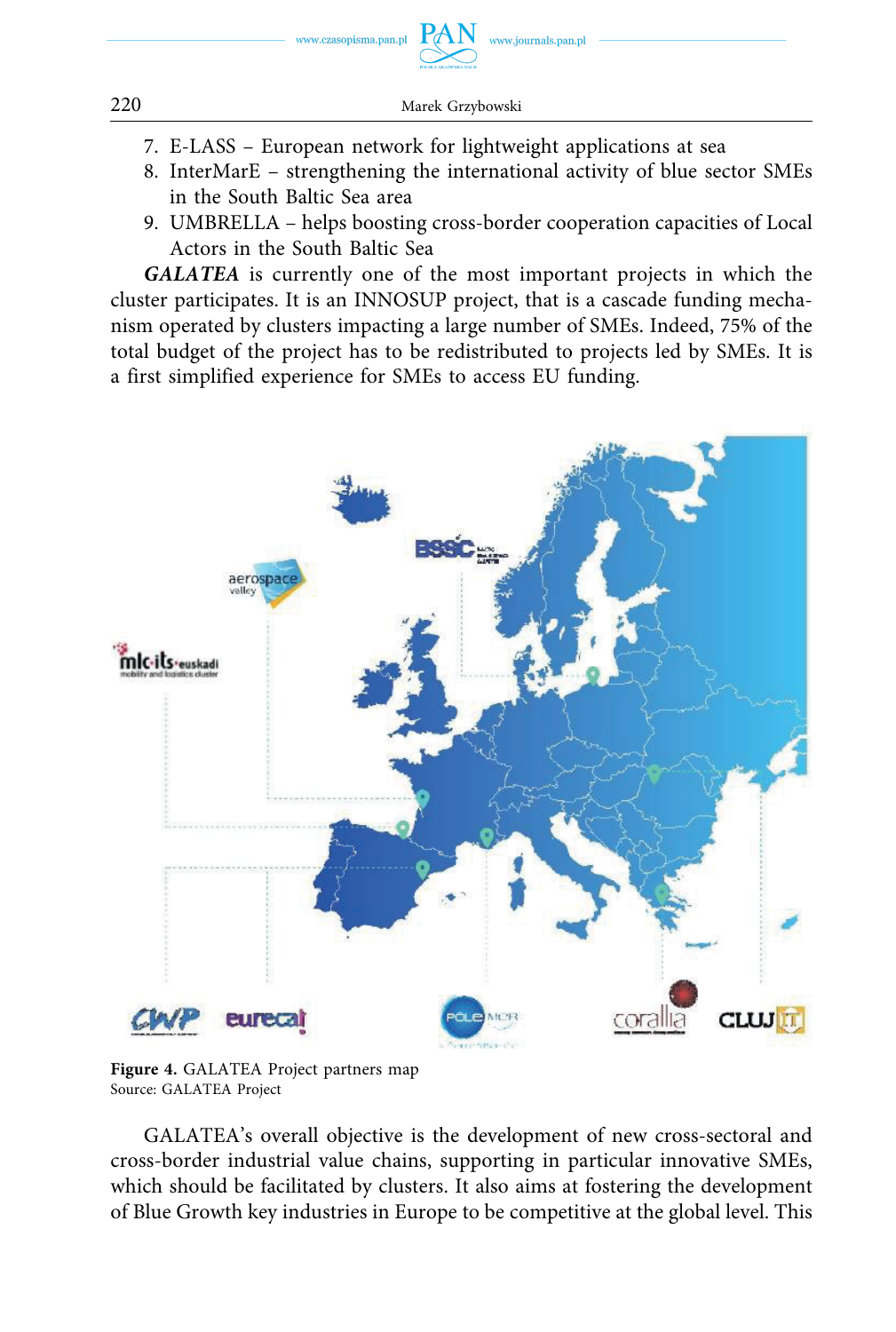development will be based on the construction of new industrial value chains and the reconfiguration of existing ones driven by the integration of technologies and know-how from aerospace and ICT communities to the following Blue Growth domains: ports, ships, shipyards and maritime surveillance. The project is led by Pôle Mer Mediterranée.



**Figure 5.** GALATEA Project area activities Source: GALATEA Project

The task of GALATEA in a more concrete form is to create new bridges between actors from different sectoral and cultural ecosystems. SMEs' owners and their teams are facing new difficulties to keep their businesses afloat, For this reason we plan services regrading notably internationalisation of the businesses or even sustainability of the projects developed through GALATEA<sup>1</sup>.

<sup>&</sup>lt;sup>1</sup> Marek Grzybowski Interview with Clémence Le Corff and Diego Carballo: GALATEA - new cross-sectoral and cross-border industrial value-chains in the Blue Economy [https://www.](https://www.eblueeconomy.com/interview-galatea-new-cross-sectoral-and-cross-border-industrial-value-chains-in-the-blue-economy/)  [eblueeconomy.com/interview-galatea-new-cross-sectoral-and-cross-border-industrial-value](https://www.eblueeconomy.com/interview-galatea-new-cross-sectoral-and-cross-border-industrial-value-chains-in-the-blue-economy/)[chains-in-the-blue-economy/](https://www.eblueeconomy.com/interview-galatea-new-cross-sectoral-and-cross-border-industrial-value-chains-in-the-blue-economy/) ExclusiveHomeInterviews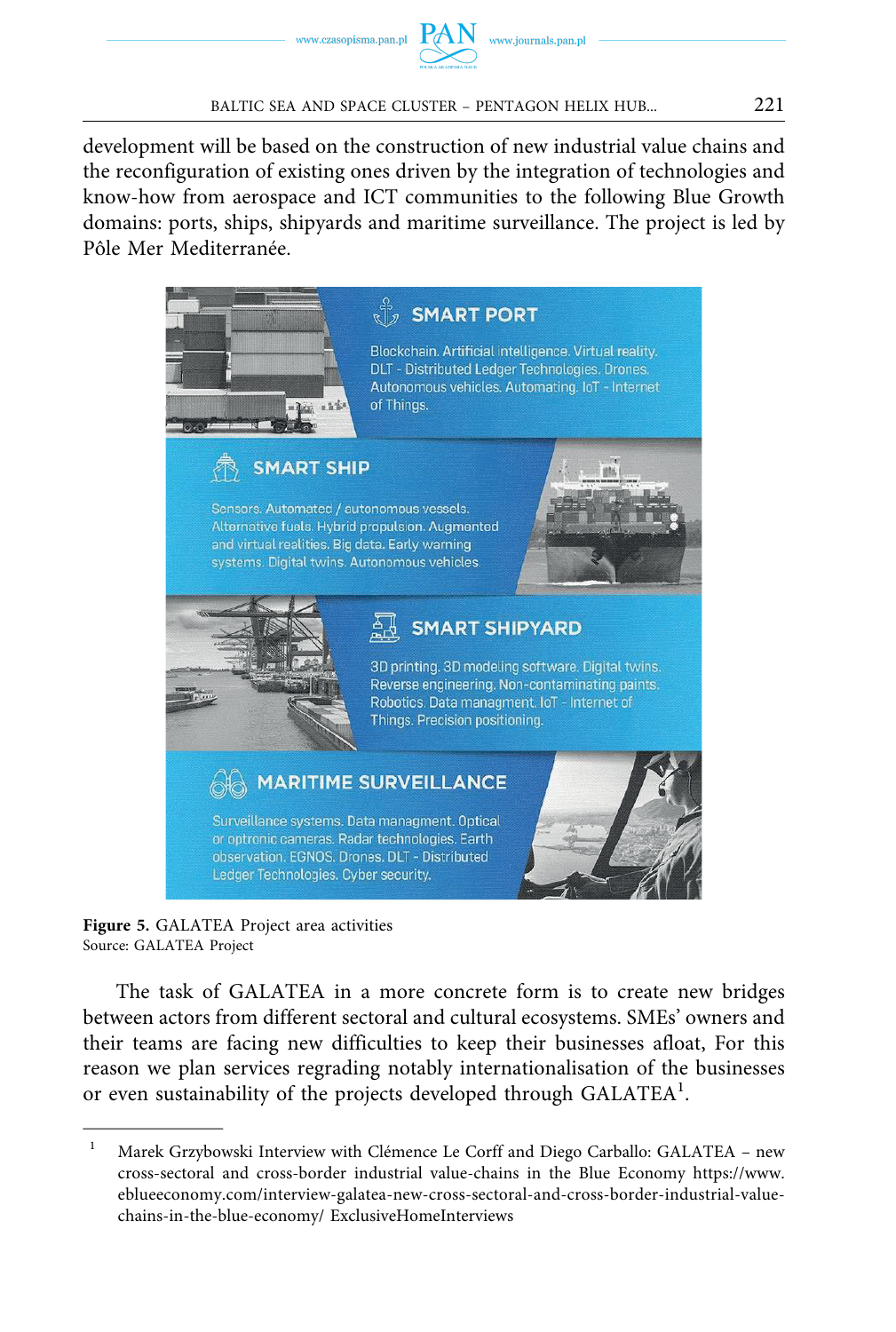There are three steps aiming to support SMEs in their innovation development:

- Identification of needs: GALATEA will discuss with end-users from the 4 targeted domains in order to identify their needs and the challenges they represent for SMEs;
- Emergence of projects: through 2 different events, GALATEA will favor the discussions between SMEs and the emergence of project ideas to be submitted to the GALATEA Open Calls;
- Innovation support: GALATEA has launched a Call for vouchers and a Call for services aiming to select high-potential SMEs and support them in the development of their innovation projects.

Innovation Clubs aimed to create an open place where SMEs could meet between each other and exchange with experts from the maritime field. By using a Design Thinking methodology, within GALATEA Innovation Clubs, SMEs were able to brainstorm about the various challenges and suggest some innovative ideas on how to tackle these challenges. As the Innovation Clubs brought actors from various sectors, it was as well a place where complementarity between skills and experiences could be found.

Another BSSC joint undertaking, the **ZEVinnovation project,** aims to establish a sustainable and efficient network for the development of innovative technologies. The project's mission is to bring together professional stakeholders interested in innovative zero-emission technologies and provide lasting and tailor-made solutions that will eventually increase innovation ability across the EEA. The ZEVinnovation project aims to establish a sustainable and efficient network for the development of innovative technologies that will bring together active stakeholders.



**Figure 6.** ZEVinnovation Project Partners Source: Marek Grzybowski

The ZEVinnovation network's ambition is to contribute to the strengthening of the transnational eco-system through the implementation of pilot programmes focusing on the collaborative development and market uptake of zero-emission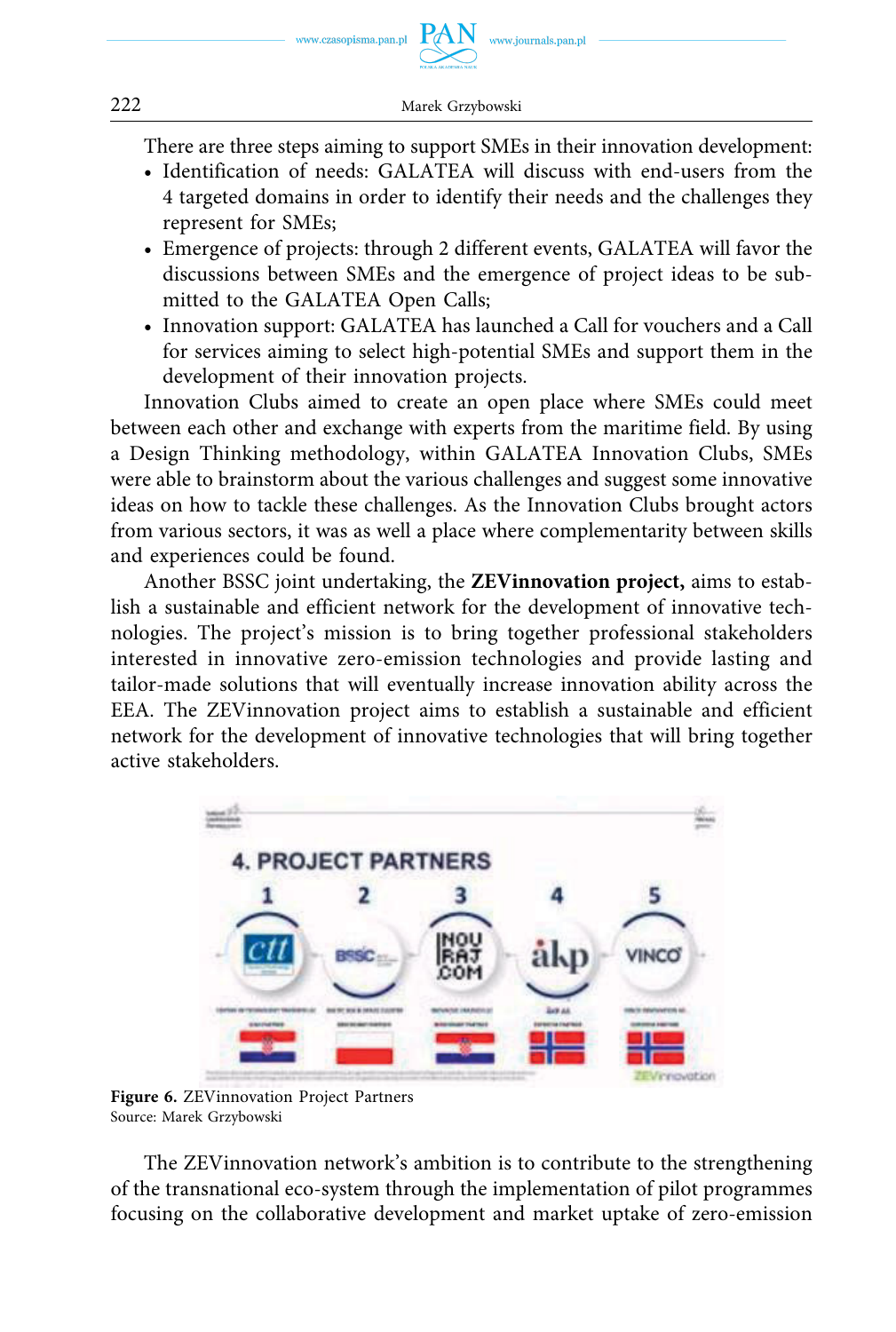

vessels while connecting the capacities of the EEA countries that have a strong maritime tradition and current pioneering initiatives. The project is implemented by multi-sectoral partners from Croatia, Norway and Poland: Center of Technology Transfer LLC (Croatia), Baltic Sea and Space Cluster (Poland), Inovacije i razvoj LLC (Croatia), ÅKP AS (Norway) and Vinco Innovation AS (Norway). Regardless of the differences in size and population, partner countries face common environmental challenges concerning resource limitations and vulnerability to climate changes. Transnational partners of the ZEVinnovation project are devoted to supporting enterprises across the EEA through networking and helping them achieve their growth ambitions through a diverse range of project  $\arctivities^2$ .



**Figure 7.** ZEVInnovation Project HUB Idea Source: ZEVInnovation Project

7 technologies allow the use of propulsion, which is supposed to enable sailing without  $CO<sub>2</sub>$  emissions to the environment. Experts say that we have at our disposal: an electric drive, a hydrogen-powered hybrid power plant, hydrogen fuel cells, a hydrogen + ICE, ammonia as a fuel source in combination with fuel cells or a diesel engine, as well as biofuel.

Alcohol, biomethane and ammonia are fuels that make it possible to achieve zero emissions of harmful substances in the exhaust gases of ships. These are the

<sup>&</sup>lt;sup>2</sup> Marek Grzybowski interview with Boris Cosic Director Center of technology transfer IIC, [https://www.eblueeconomy.com/interview-boris-cosic-implementation-of-pilot-programs-fo](https://www.eblueeconomy.com/interview-boris-cosic-implementation-of-pilot-programs-focusing-on-the-collaborative-development-and-market-uptake-of-zero-emission-vessels/)[cusing-on-the-collaborative-development-and-market-uptake-of-zero-emission-vessels/](https://www.eblueeconomy.com/interview-boris-cosic-implementation-of-pilot-programs-focusing-on-the-collaborative-development-and-market-uptake-of-zero-emission-vessels/)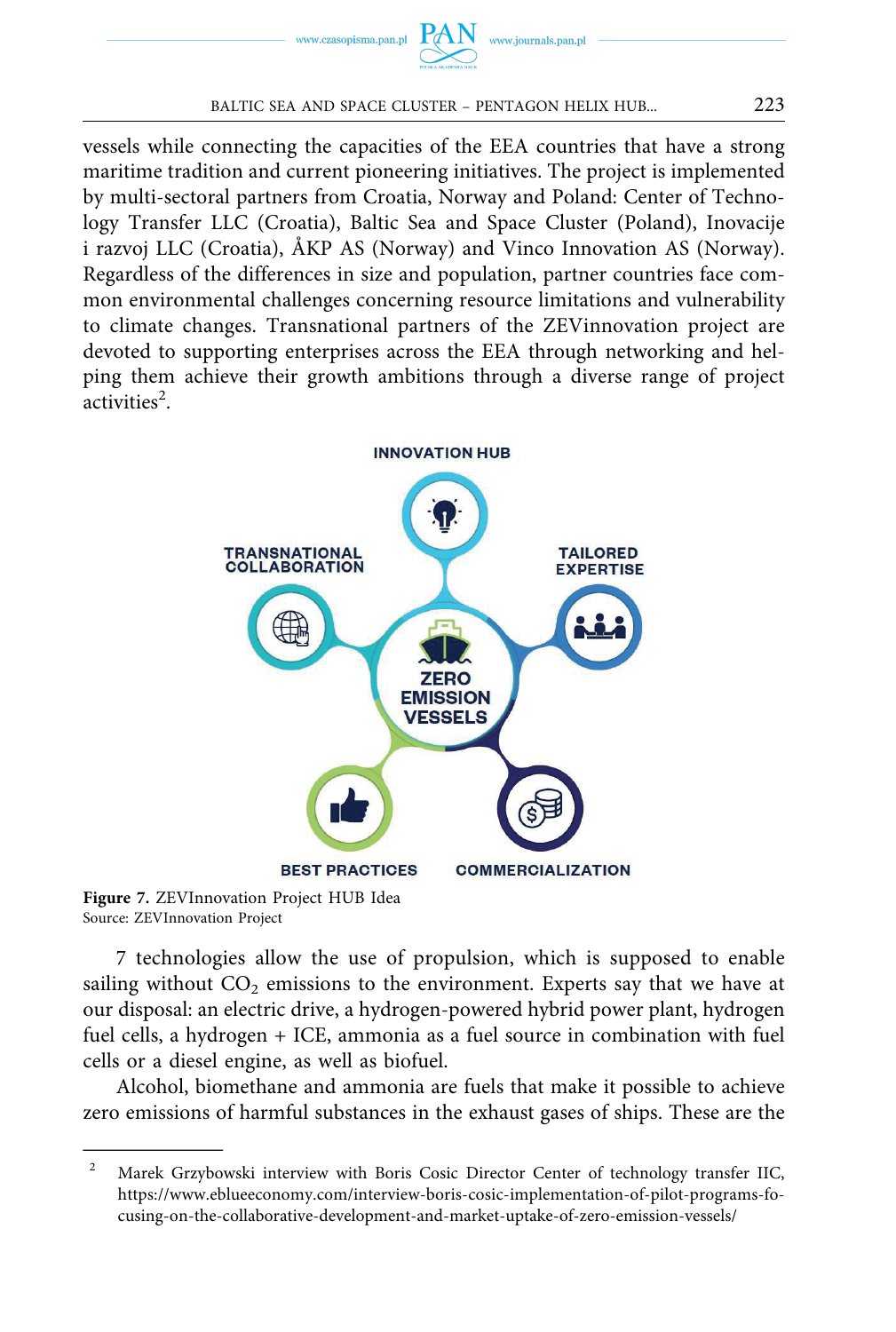

research results contained in the latest report by A.P. Moller—Maersk and Lloyd's Register – the result of studies from more than two years ago, when marine fuel was much more expensive than today. 80% of respondents believe that the maritime transport market needs zero-emission vessels (ZEV).

**ECOPRODIGI** is another important project in which the cluster participates. The project increases eco-efficiency in the Baltic Sea region maritime sector by creating and piloting digital solutions in close cooperation between industry end-users and research organisations. Ultimately, ECOPRODIGI supports the Baltic Sea region in becoming a front-runner in maritime industry digitalisation and clean shipping. ECOPRODIGI addresses both the environmental and economic challenges by increasing eco-efficiency at all stages of the vessel lifecycle from design and building to the use, maintenance, stowage, as well as conversion processes. In practice, ECOPRODIGI not only provides highly needed information about the key eco-inefficiencies of the industry, but also precisely develops and pilots digital solutions to better measure, visualise and optimise the industry processes (more info: [https://ecoprodigi.eu/\).](https://ecoprodigi.eu/))

The **TENTacle is a project** of the city of Gdynia whose implementation was supported by the BSSC Think Tank. It was the new flagship project of the EU Strategy for the Baltic Sea Region. One of the Gdynia main aims of participating in the project was to analyze the needs related to the transport node's development in the city. The TENTacle project was to help define the type of infrastructure and services necessary for the better and faster development of Gdynia and the entire Baltic Sea Region, and to identify what actions to take to maximise the advantage of the seaside location of the city.

– *The project helped acquire a great deal of knowledge that will allow to disseminate all activities related to transforming Gdynia into the TEN-T core network node by 2030 –* explains Ryszard Toczek, TENTacle project manager in Gdynia. – *It was an introduction to the preparation and implementation of 23 investments implemented as part of the Baltic-Adriatic corridor's construction in Gdynia* (more: [http://tentacle.eu/\).](http://tentacle.eu/)) 

The **ELMAR** project aims to support SMEs in creating international supply chains as well as accessing foreign sales markets for boats and ships with electric propulsions. The project consortium consists of partners from Germany, Poland and Lithuania, representing regional development agencies, scientific institutions, branch associations of the yacht technology suppliers, owners of historical ships as well as electric boat producers<sup>3</sup>.

The cluster is also a partner of many international and local conferences where issues related to the implementation of innovative solutions in maritime economy are raised. The TRANSOPOT conference, the annual European Union Strategy Forum for the Baltic Sea Region and other similar events have been included in the annual calendar.

<sup>3</sup> <http://electric-water-mobility.eu>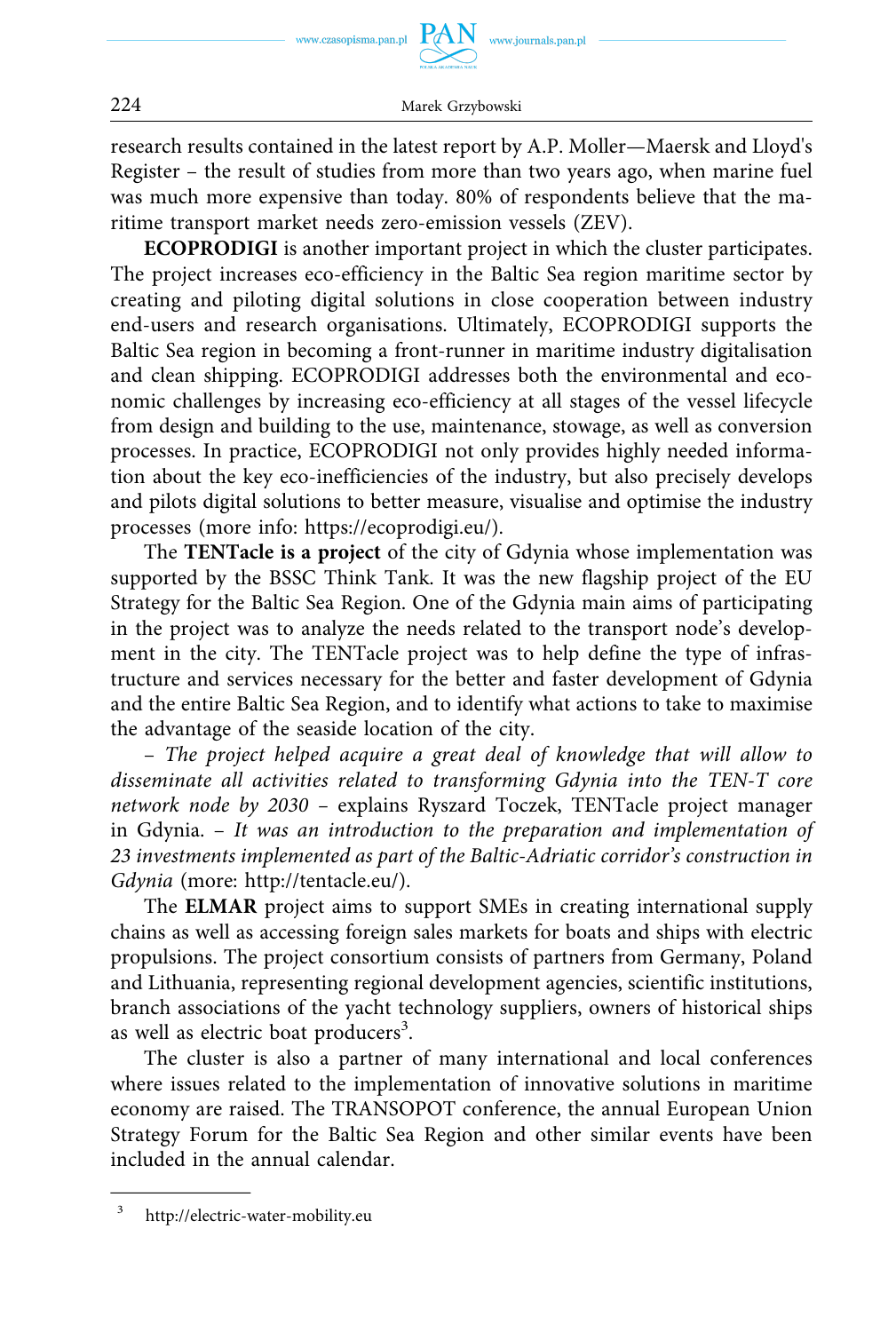Scientific conferences with the participation of practitioners and startups are extremely successful initiatives of the Baltic Maritime and Space Cluster. They were implemented with the support of the Space Sciences Committee of the Polish Academy of Sciences and the Institute of Oceanology of the Polish Academy of Sciences. Conferences were also organised by universities from Pomerania: the College of Administration and Business, the Naval Academy, Gdańsk University of Technology and the University of Gdańsk.

The following conferences were held in the years 2018-2021:

- 09-11-2017 Space Cluster. Intelligent Specialisation? Risk management, finance and insurance in space projects – University of Business and Administration in Gdynia.
- 08-03-2018 Space and Sea, Institute of Oceanology, Polish Academy of Sciences, Sopot
- 20-09-2018 Baltic Sea & (Outer) Space New perspective for our region, Institute of Oceanology, Polish Academy of Sciences, Sopot
- 22-11-2018 Seaport + Space Infrastructure Synergic Network under common management, University of Business and Administration in Gdynia.
- 19-03-2019 Autonomous ships. Inevitable reality at sea, Gdansk University of Technology.
- 18-05-2019 Institutional Cooperation at Sea & (Outer) Space Essential adjustments needed to boost full potential, Gdańsk University, Law and Administration Faculty.
- 19-09-2019 Remote sensing. Challenges in gather and sharing data Conference, Naval Academy Gdynia
- 14-11-2019 Sea and underwater drones Unidentified Sea Objects, Naval Academy, Gdynia
- 24-09-2020 Smart Port. The merged sea & space network, Baltic Sea & Space Cluster, Space Sciences Committee Polish Academy of Sciences / Gdańsk Branch and Polish Space Agency (POLSA) -Gdynia – University of Business and Administration in Gdynia
- 19-11-2020- Artifical Intelligence. In search for synergy, Technical University of Gdańsk, Baltic Sea & Space Cluster, Space Sciences Committee Polish Academy of Sciences / Gdańsk Branch and Polish Space Agency (POLSA)
- 11-03-2021 Baltic Sea. Reflection of the stars, Institute of Oceanology, Polish Academy of Sciences, Sopot
- 20-05-2021 Launch of the Polish Space Rocket, Pomeranian University, Słupsk
- 23-09-2021 Maritime and space safety, University of Gdańsk
- 18-11-2021 Cosmos. Dialog between West and East, University of Warsaw